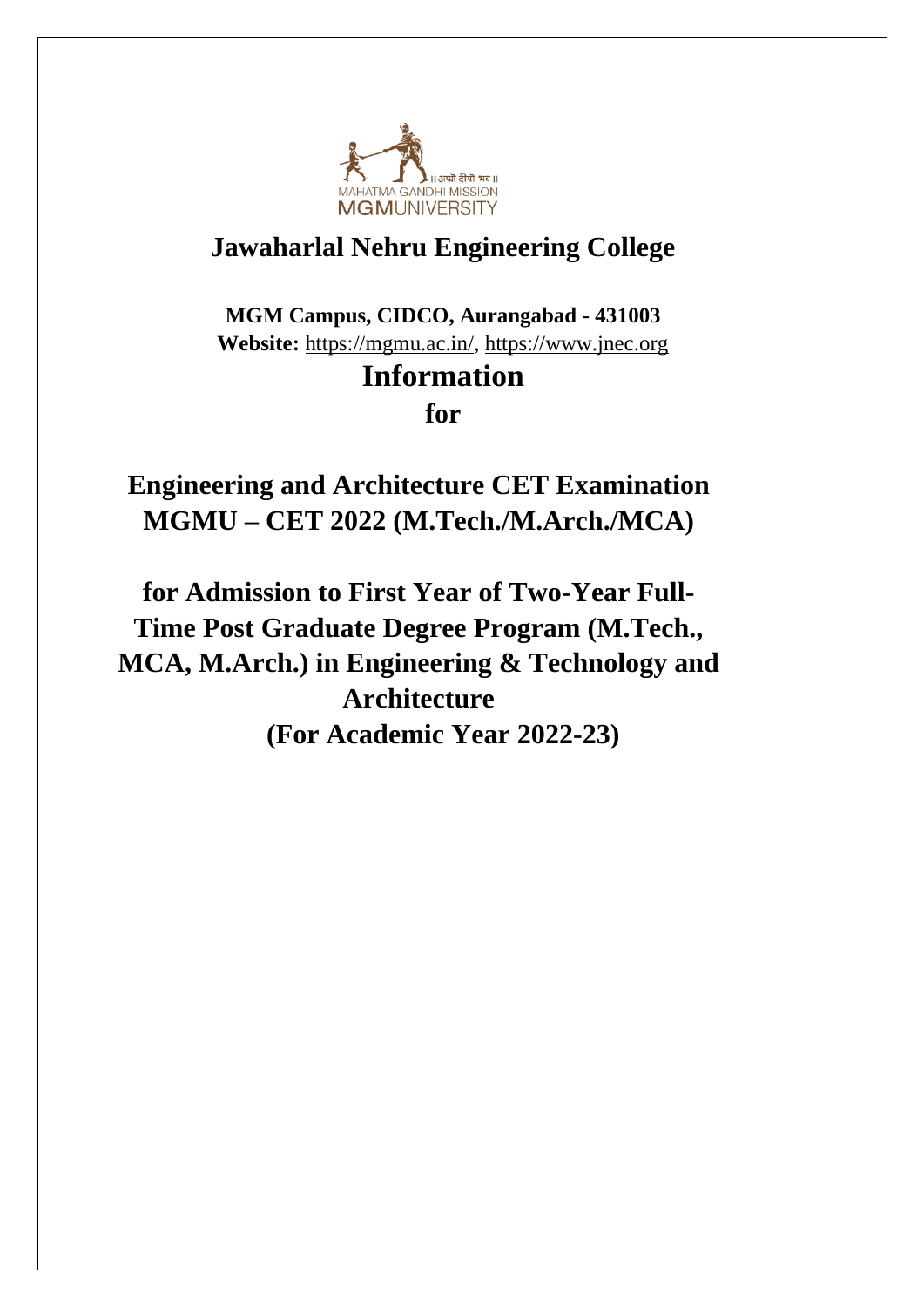#### **POSTGRADUATE PROGRAMMES**

JNEC, MGM University Aurangabad invites applications to its 4 Semester on-campus postgraduate programmes for the year 2022 – 2023. Admissions are open for the following programmes to be offered in MGM University Aurangabad.

| <b>Name of The Program</b>                                             | <b>Approved</b><br><b>Intake</b> | <b>Duration</b> |
|------------------------------------------------------------------------|----------------------------------|-----------------|
| M. Tech. Computer Science and Engineering (Digital)<br>Transformation) | 18                               | 2 Years         |
| M. Tech. Electrical Power Systems                                      | 18                               | 2 Years         |
| M.Tech. Mechanical Engineering                                         | 18                               | 2 Years         |
| M.Tech. Structural Engineering                                         | 18                               | 2 Years         |
| M. Tech. VLSI and Embedded Systems                                     | 18                               | 2 Years         |
| Masters in Architecture (Environmental Architecture)                   | 20                               | 2 Years         |
| Masters in Architecture (General)                                      | 20                               | 2 Years         |
| <b>Master of Computer Applications</b>                                 | 60                               | 2 Years         |

**Help line number** for Technical Assistance for Online application form filling is For MGMU - CET 2022:

**M.Tech.: 9404494299**

**MCA: 8275247705**

**M.Arch.: 9422711881**

**website:** *mgmu.ac.in, jnec.org*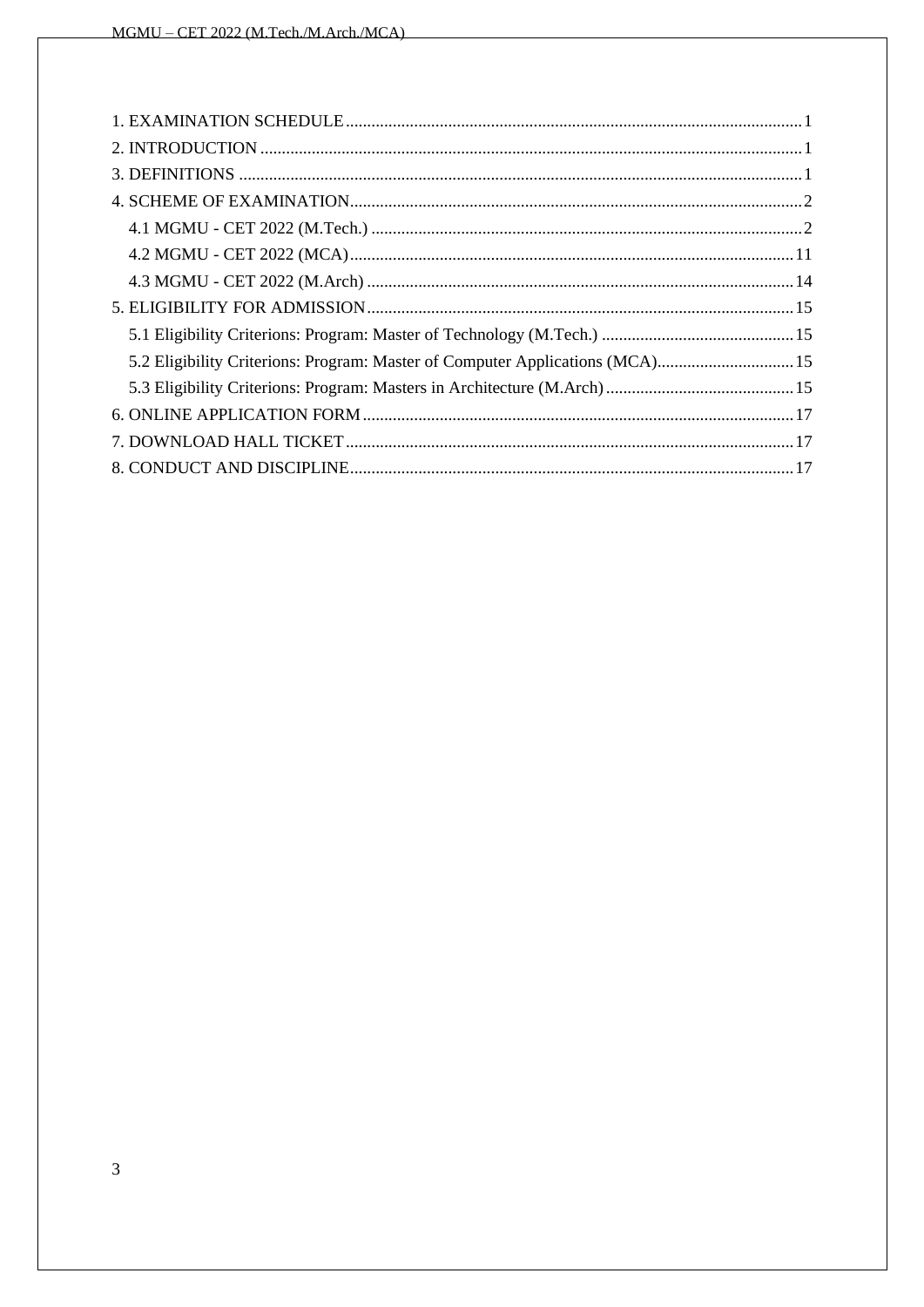#### <span id="page-3-0"></span>**1. EXAMINATION SCHEDULE**

#### (FOR MGMU - CET 2022 (M.Tech./ M.Arch./MCA).)

#### **Important Information for MGMU PG Entrance Examination (Online Proctored)**

| Schedule                   | M.Tech.                   | <b>MCA</b>                                              | M.Arch.                   |
|----------------------------|---------------------------|---------------------------------------------------------|---------------------------|
| Online registration of     |                           |                                                         |                           |
| Admission and MGMU CET     | <b>Already Started</b>    | <b>Already Started</b>                                  | <b>Already Started</b>    |
| 2022 Form on website       |                           |                                                         |                           |
| Application fees for       |                           |                                                         |                           |
| Admission and MGMU CET     | Online                    | Online                                                  | Online                    |
| 2022 for all programs (Rs. |                           |                                                         |                           |
| $1500/-$ )                 |                           |                                                         |                           |
| Date                       | 18 <sup>th</sup> May 2022 | 18 <sup>th</sup> May 2022                               | 18 <sup>th</sup> May 2022 |
| Duration of Examination    | 1 hour                    | 1hour                                                   | 1hour                     |
| Declaration of Result      |                           | The result will be communicated to the candidate on the |                           |
|                            |                           | registered email id.                                    |                           |

#### <span id="page-3-1"></span>**2. INTRODUCTION**

- (a) The MGM University Aurangabad has established "ADMISSION REGULATING AUTHORITY AND In-charge Engineering Entrance Exam Cell" as per the Maharashtra Act No XXVI of 2019).
- (b) The In-charge MGMU CET 2022 Cell, appointed by competent authority is authorized to conduct MGMU - CET 2022 (M.Tech./M.Arch/MCA) and selection of candidates for admission to 2 Year Duration Full Time Post Graduate Degree programs in "Engineering and Technology" and "Architecture", for the academic year 2021-22.
- (c) The Registrar, MGM University Aurangabad has notified the rules to regulate the admissions to the First Year of Full Time Professional Postgraduate programs in "Engineering and Technology" and "Architecture. The admissions shall be carried out as per these Rules and its amendment from time to time.

### <span id="page-3-2"></span>**3. DEFINITIONS**

- (a) "Act" means The MGM University, Aurangabad (Regulation of Admissions and Fees) Act, 2019 (Act XXVI of 2019);
- (b) "All India Seats" means seats available to an eligible Indian National Candidate;
- (c) "Application Form" means prescribed form filled up online by the Candidate for admission;

1

MGM University, Aurangabad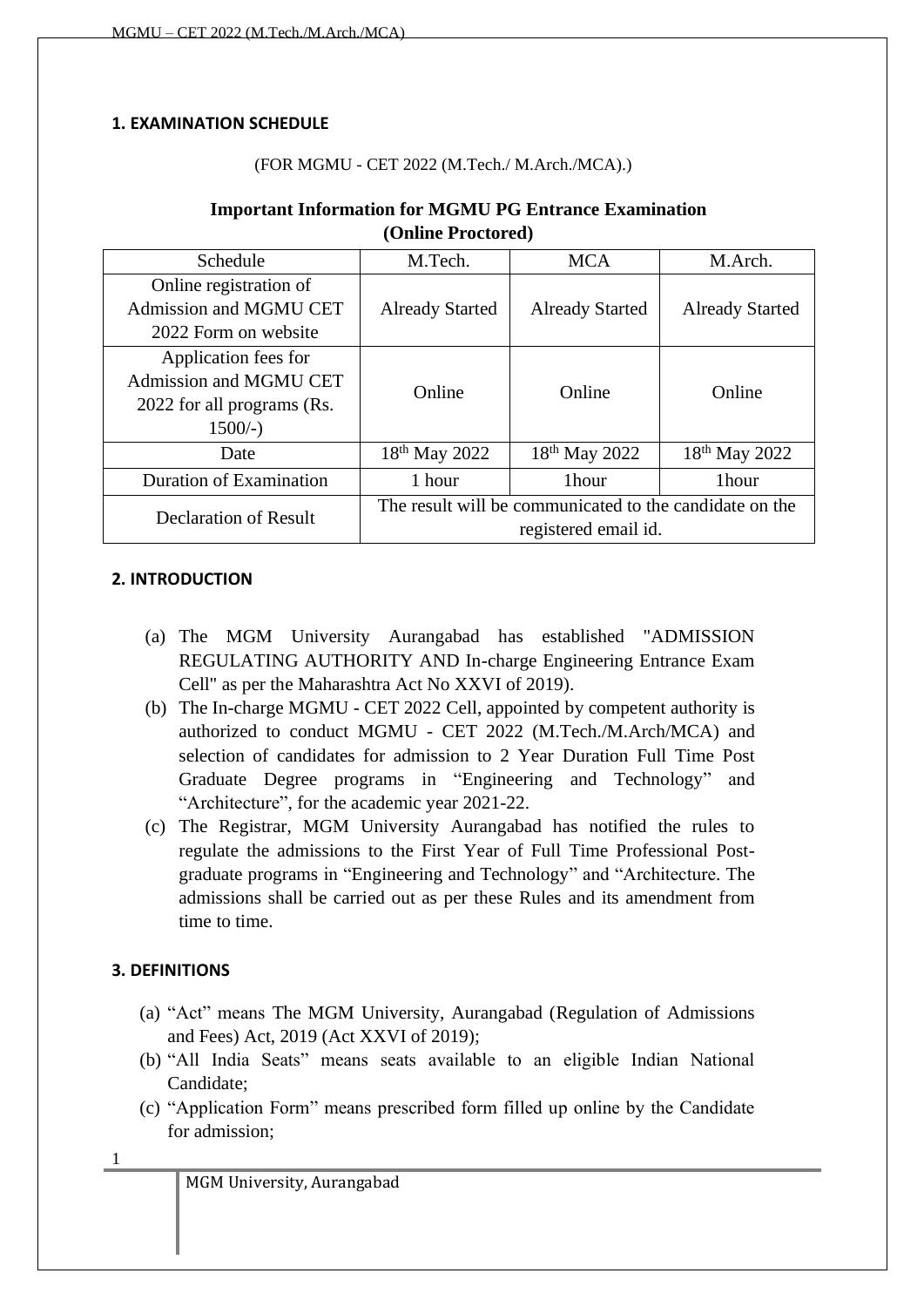- (d) "Competent Authority" means the Registrar, MGMU Aurangabad.
- (e) "Program" means the postgraduate technical courses in "Engineering and Technology" and "Architecture.
- (f) "Eligible Candidates" means the candidates who are eligible for different professional courses as notified by the MGMU, Aurangabad.
- (g) "Bachelor of Engineering" and/or "Bachelor of Technology" means A degree from AICTE approved Institute.
- (h) "Bachelor of Architecture" means A degree from council of Architecture approved Institute.
- (i) "GATE" means the Graduate Aptitude Test which is conducted by the IIT.
- (j) "Qualifying Examination" means examinations on the basis of which a candidate becomes eligible for admission or its equivalent examination;
- (k) "COA" means Council of Architecture;
- (l) "EEE" means Engineering Entrance Examination,

#### <span id="page-4-0"></span>**4. SCHEME OF EXAMINATION**

# <span id="page-4-1"></span>**4.1 MGMU - CET 2022 (M.Tech.)**

#### **(a) Pattern and Weightage of Examination:**

| <b>Sections</b>                                                                                                                                                                                                                                 | Weightage<br>in $\%$ | No. of<br>questions | <b>Marks</b> per<br><b>Questions</b> | Max.<br><b>Marks</b> | <b>Total</b><br><b>Marks</b> |
|-------------------------------------------------------------------------------------------------------------------------------------------------------------------------------------------------------------------------------------------------|----------------------|---------------------|--------------------------------------|----------------------|------------------------------|
| General Aptitude                                                                                                                                                                                                                                | 15%                  | 9                   | 1                                    | 9                    | 9                            |
| Engineering<br><b>Mathematics</b>                                                                                                                                                                                                               | 15%                  | 9                   | 1                                    | 9                    | 9                            |
| <b>Branch Specific:</b><br>1. Computer Science $\&$<br>Engineering (Digital<br>Transformation)<br>2. Mechanical Engineering<br><b>3.</b> Electrical Power Systems<br>4. Structural Engineering<br><b>5.</b> VLSI and Embedded<br><b>Systems</b> | 70%                  | 42                  | 1                                    | 42                   | 42                           |
| Total                                                                                                                                                                                                                                           | 100%                 | 60                  |                                      | 60                   | 60                           |

#### **Important Instructions to the MGM CET 2022 (M.Tech.) candidates.**

- The Online Question Paper will contain Multiple Choice Questions (MCQs) with Four options (answers) for each question.
- Each question will have Four alternatives (answers) out of which only one alternative/answer will be the correct.
- There is no Negative Marking.
- $\sqrt{2}$

MGM University, Aurangabad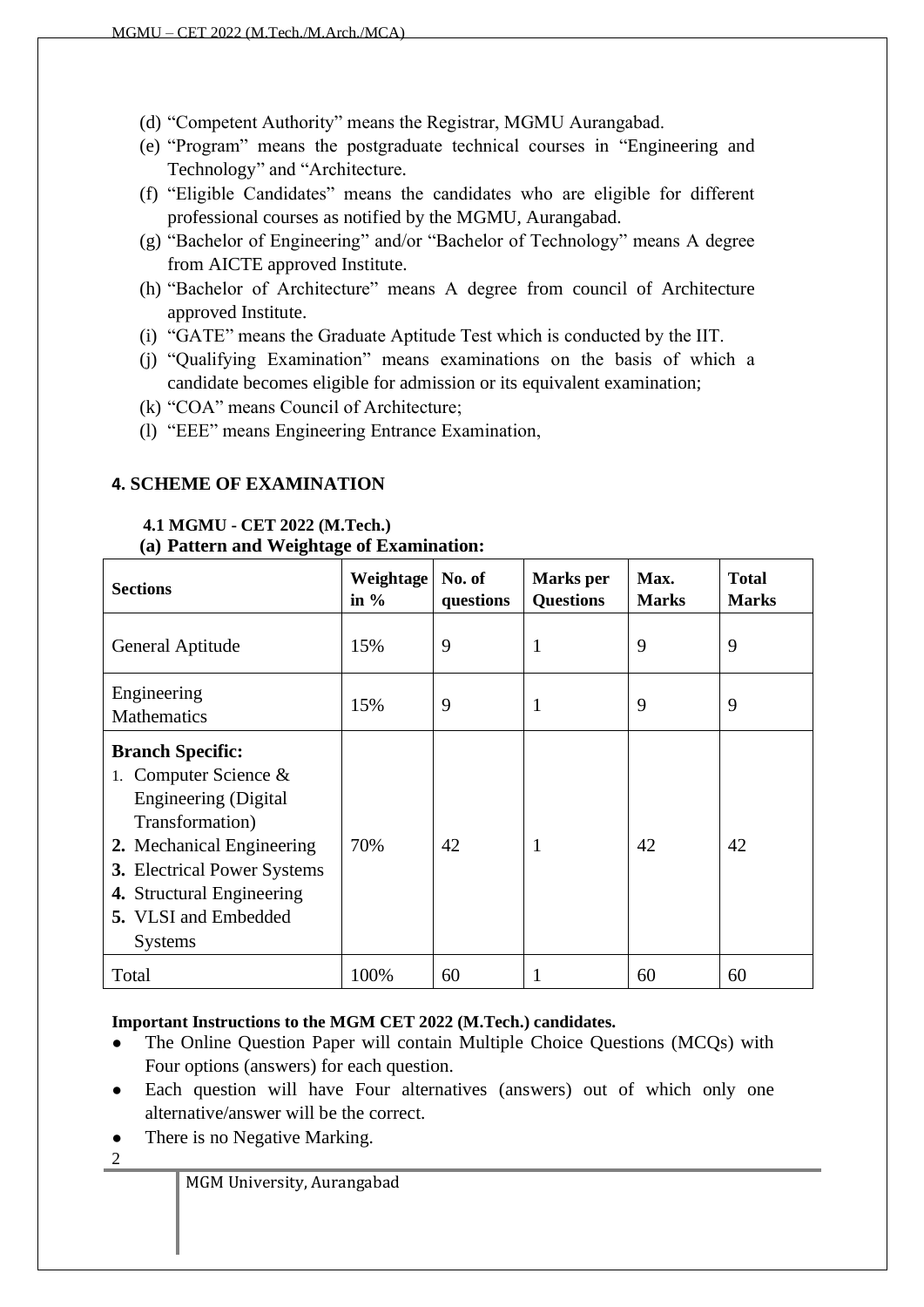- The Questions will be displayed on the computer screen one at a time. Candidates are advised not to spend too much time on any particular question.
- Questions will be available in English language only.

# **4.1.1 Syllabus for MGMU - CET 2022 (M.Tech. in Computer Science & Engineering (Digital Transformation)):**

# **Section 1: General Aptitude**

**Verbal Aptitude:** Basic English grammar: Tenses, articles, adjectives, prepositions, conjunctions, verb-noun agreement, and other parts of speech Basic vocabulary: words, idioms, and phrases in context Reading and comprehension Narrative sequencing.

**Quantitative Aptitude:** Data interpretation: data graphs (bar graphs, pie charts, and other graphs representing data), 2- and 3-dimensional plots, maps, and tables Numerical computation and estimation: ratios, percentages, powers, exponents and logarithms, permutations and combinations, and series Mensuration and geometry Elementary statistics and probability.

**Analytical Aptitude:** Logic: deduction and induction; Analogy Numerical relations and reasoning.

**Spatial Aptitude:** Transformation of shapes: translation, rotation, scaling, mirroring, assembling, and grouping Paper folding, cutting, and patterns in 2 and 3 dimensions.

### **Section2: Engineering Mathematics**

**Discrete Mathematics:** Propositional and first order logic, Sets, relations, functions, partial orders and lattices. Monoids, Groups. Graphs: connectivity, matching, coloring. Combinatorics: counting, recurrence relations, generating functions.

**Linear Algebra:** Matrices, determinants, system of linear equations, eigenvalues and eigenvectors, LU decomposition.

**Calculus:** Limits, continuity and differentiability. Maxima and minima. Mean value theorem. Integration.

**Probability and Statistics:** Random variables. Uniform, normal, exponential, poisson and binomial distributions. Mean, median, mode and standard deviation. Conditional probability and Bayes theorem.

### **Section 3: Computer Science & Engineering**

**Digital Logic:** Boolean algebra. Combinational and sequential circuits. Minimization. Number representations and computer arithmetic (fixed and floating point).

**Computer Organization and Architecture:** Machine instructions and addressing modes. ALU, data‐path and control unit. Instruction pipelining, pipeline hazards. Memory hierarchy: cache, main memory and secondary storage; I/O interface (interrupt and DMA mode).

**Programming and Data Structures:** Programming in C. Recursion. Arrays, stacks, queues, linked lists, trees, binary search trees, binary heaps, graphs.

**Algorithms:** Searching, sorting, hashing. Asymptotic worst-case time and space complexity. Algorithm design techniques: greedy, dynamic programming and

|  |  | MGM University, Aurangabad |
|--|--|----------------------------|
|--|--|----------------------------|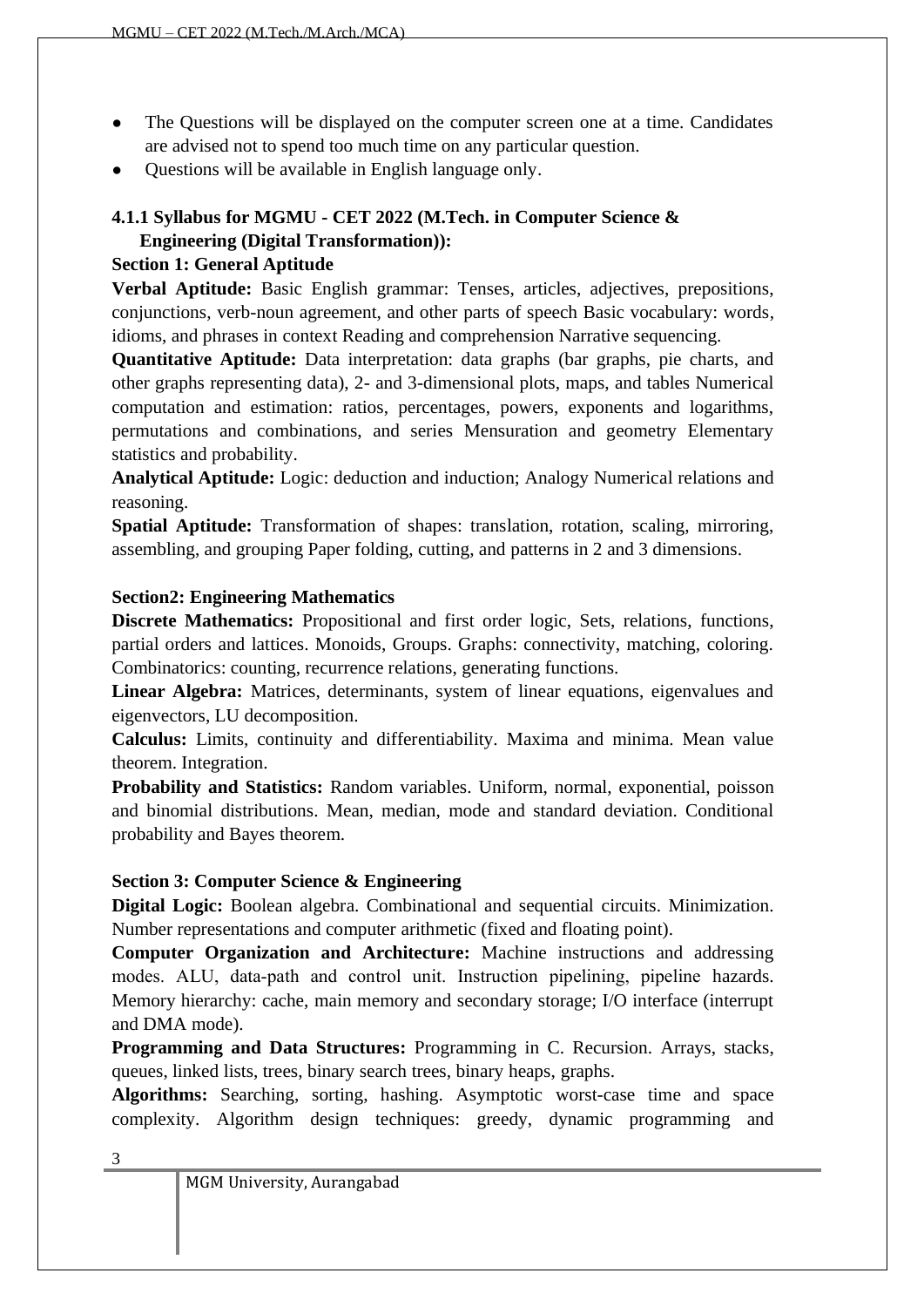divide‐and‐conquer. Graph traversals, minimum spanning trees, shortest paths

**Theory of Computation:** Regular expressions and finite automata. Context-free grammar and push-down automata. Regular and context free languages, pumping lemma. Turing machines and undecidability.

**Compiler Design:** Lexical analysis, parsing, syntax-directed translation. Runtime environments. Intermediate code generation. Local optimization, Data flow analyses: constant propagation, liveness analysis, common sub-expression elimination.

**Operating System:** System calls, processes, threads, inter-process communication, concurrency and synchronization. Deadlock. CPU and I/O scheduling. Memory management and virtual memory. File systems.

**Databases:** ER‐model. Relational model: relational algebra, tuple calculus, SQL. Integrity constraints, normal forms. File organization, indexing (e.g., B and B+ trees). Transactions and concurrency control.

**Computer Networks:** Concept of layering: OSI and TCP/IP Protocol Stacks; Basics of packet, circuit and virtual circuit-switching; Data link layer: framing, error detection, Medium Access Control, Ethernet bridging; Routing protocols: shortest path, flooding, distance vector and link state routing; Fragmentation and IP addressing, IPv4, CIDR notation, Basics of IP support protocols (ARP, DHCP, ICMP), Network Address Translation (NAT); Transport layer: flow control and congestion control, UDP, TCP, sockets; Application layer protocols: DNS, SMTP, HTTP, FTP, Email.

# **4.1.2 Syllabus for MGMU - CET 2022 (M.Tech. in Electrical Power Systems): Section-1 General Aptitude**

**Verbal Ability:** English grammar, sentence completion, verbal analogies, word groups, instructions, critical reasoning and verbal deduction.

**Numerical Ability:** Numerical computation, numerical estimation, numerical reasoning and data interpretation.

### **Section 2: Engineering Mathematics**

**Linear Algebra**: Matrix Algebra, Systems of linear equations, Eigenvalues, Eigenvectors.

**Calculus:** Mean value theorems, Theorems of integral calculus, Evaluation of definite and improper integrals, Partial Derivatives, Maxima and minima, Multiple integrals, Fourier series, Vector identities, Directional derivatives, Line integral, Surface integral, Volume integral, Stokes's theorem, Gauss's theorem, Divergence theorem, Green's theorem.

**Differential equations**: First order equations (linear and nonlinear), Higher order linear differential equations with constant coefficients, Method of variation of parameters, Cauchy's equation, Euler's equation, Initial and boundary value problems, Partial Differential Equations, Method of separation of variables.

**Complex variables:** Analytic functions, Cauchy's integral theorem, Cauchy's integral formula, Taylor series, Laurent series, Residue theorem, Solution integrals.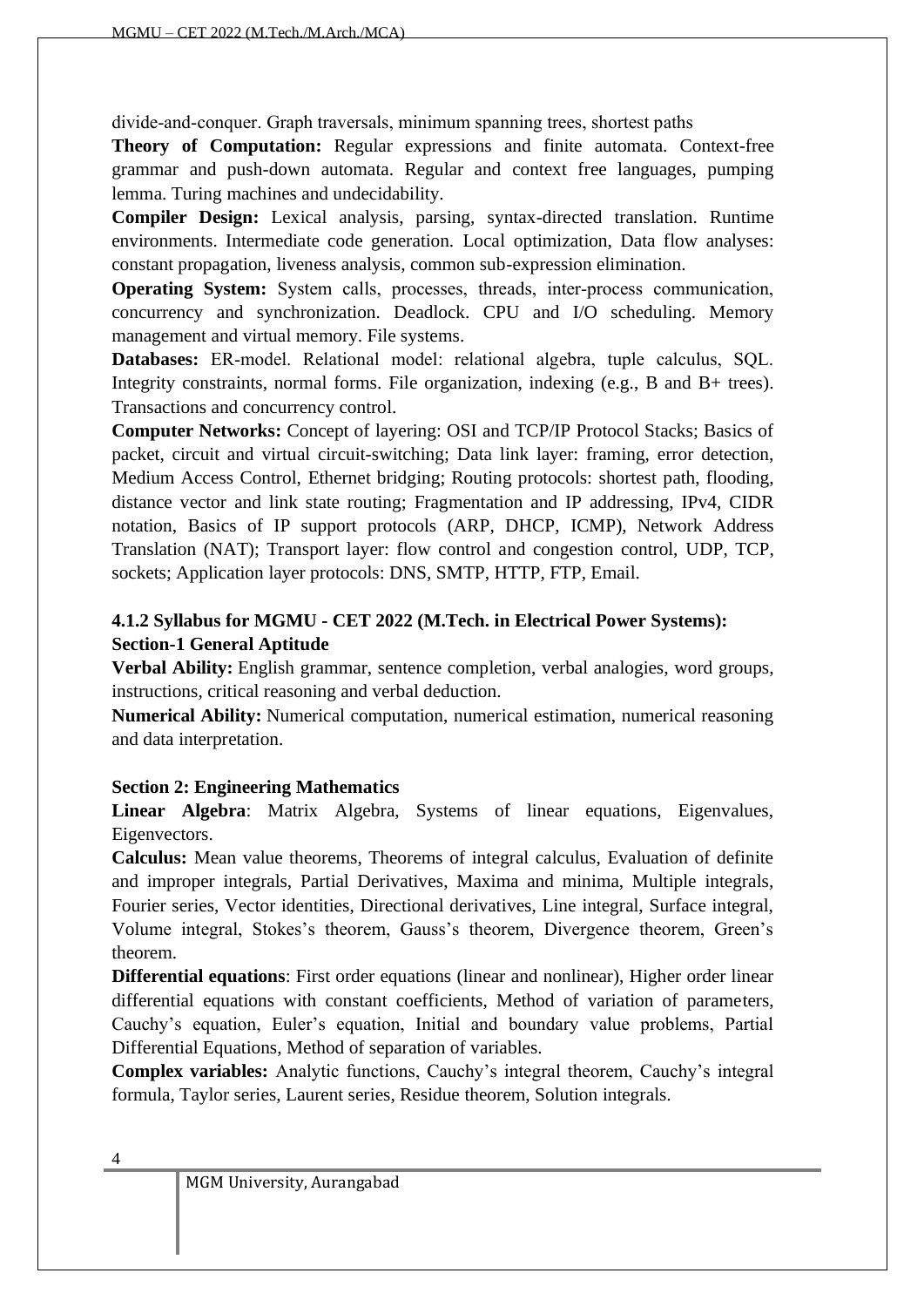**Probability and Statistics**: Sampling theorems, Conditional probability, Mean, Median, Mode, Standard Deviation, Random variables, Discrete and Continuous distributions, Poisson distribution, Normal distribution, Binomial distribution, Correlation analysis, Regression analysis.

#### **Section 3: Electrical Power Systems**

**Electric circuits:** Network elements: ideal voltage and current sources, dependent sources, R, L, C, M elements; Network solution methods: KCL, KVL, Node and Mesh analysis; Network Theorems: The venin's, Norton's, Superposition and Maximum Power Transfer theorem; Transient response of dc and ac networks, sinusoidal steadystate analysis, resonance, two port networks, balanced three phase circuits, star-delta transformation, complex power and power factor in ac circuits.

**Electromagnetic Fields:** Coulomb's Law, Electric Field Intensity, Electric Flux Density, Gauss's Law, Divergence, Electric field and potential due to point, line, plane and spherical charge distributions, Effect of dielectric medium, Capacitance of simple configurations, Biot‐Savart's law, Ampere's law, Curl, Faraday's law, Lorentz force, Inductance, Magnetomotive force, Reluctance, Magnetic circuits, Self and Mutual inductance of simple configurations.

**Signals and Systems:** Representation of continuous and discrete time signals, shifting and scaling properties, linear time invariant and causal systems, Fourier series representation of continuous and discrete time periodic signals, sampling theorem, Applications of Fourier Transform for continuous and discrete time signals, Laplace Transform and Z transform.

### **Electrical Machines**

Single phase transformer: equivalent circuit, phasor diagram, open circuit and short circuit tests, regulation and efficiency; Three-phase transformers: connections, vector groups, parallel operation; Auto-transformer, Electromechanical energy conversion principles; DC machines: separately excited, series and shunt, motoring and generating mode of operation and their characteristics, speed control of dc motors; Three-phase induction machines: principle of operation, types, performance, torque-speed characteristics, no-load and blocked-rotor tests, equivalent circuit, starting and speed control; Operating principle of single-phase induction motors; Synchronous machines: cylindrical and salient pole machines, performance and characteristics, regulation and parallel operation of generators, starting of synchronous motors; Types of losses and efficiency calculations of electric machines

**Power Systems:** Basic concepts of electrical power generation, ac and dc transmission concepts, Models and performance of transmission lines and cables, Series and shunt compensation, Electric field distribution and insulators, Distribution systems, Per‐unit quantities, Bus admittance matrix, Gauss- Seidel and Newton-Raphson load flow methods, Voltage and Frequency control, Power factor correction, Symmetrical components, Symmetrical and unsymmetrical fault analysis, Principles of over-current, differential, directional and distance protection; Circuit breakers, System stability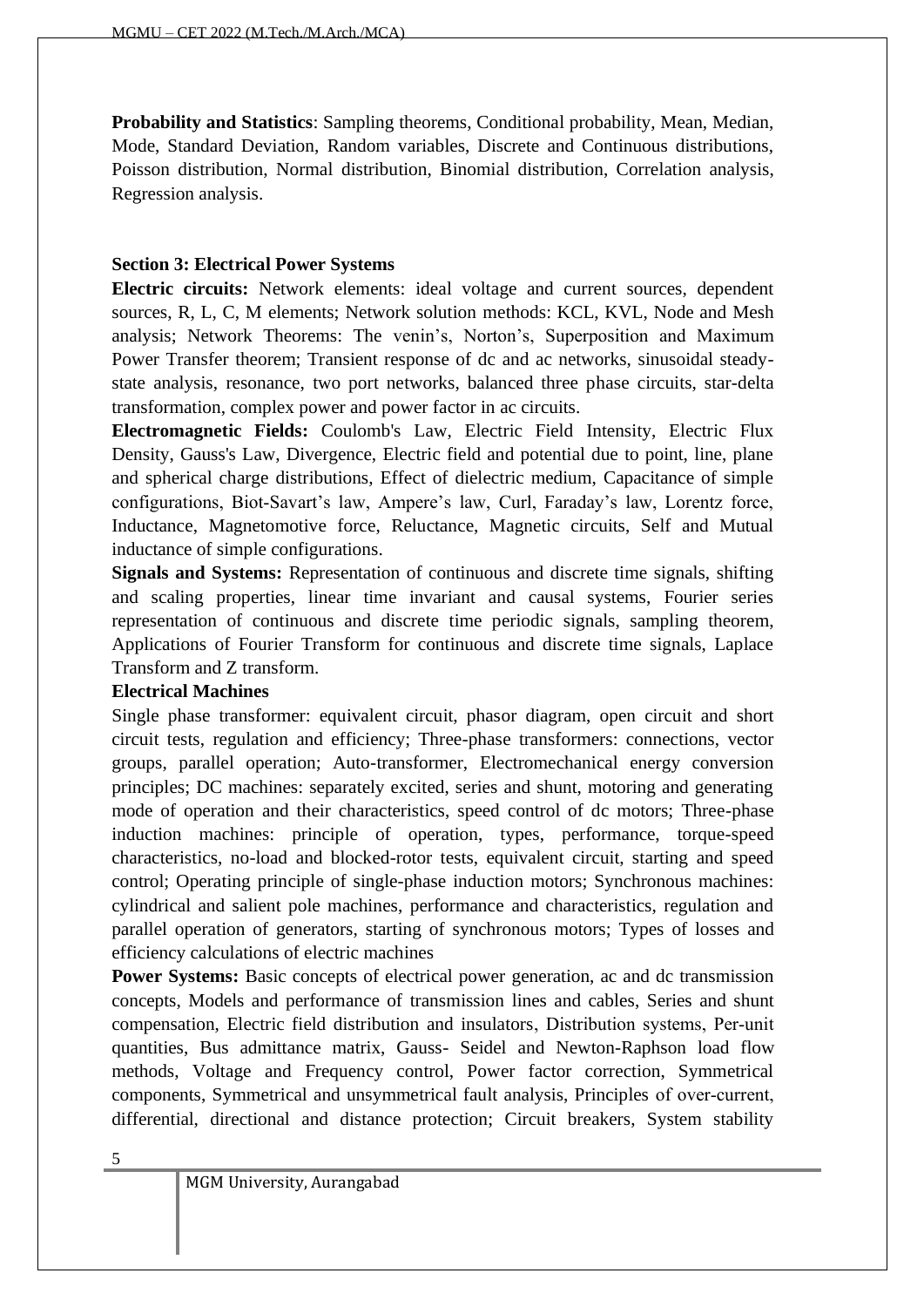concepts, Equal area criterion, Economic Load Dispatch (with and without considering transmission losses).

**Control Systems:** Mathematical modeling and representation of systems, Feedback principle, transfer function, Block diagrams and Signal flow graphs, Transient and Steady-state analysis of linear time invariant systems, Stability analysis using Routh-Hurwitz and Nyquist criteria, Bode plots, Root loci, Lag, Lead and Lead‐Lag compensators; P, PI and PID controllers; State space model, Solution of state equations of LTI systems, R.M.S. value, average value calculation for any general periodic waveform.

**Electrical and Electronic Measurements:** Bridges and Potentiometers, Measurement of voltage, current, power, energy and power factor; Instrument transformers, Digital voltmeters and multimeters, Phase, Time and Frequency measurement; Oscilloscopes, Error analysis.

**Analog and Digital Electronics:** Simple diode circuits: clipping, clamping, rectifiers; Amplifiers: biasing, equivalent circuit and frequency response; oscillators and feedback amplifiers; operational amplifiers: characteristics and applications; single stage active filters, Sallen Key, Butterworth, VCOs and timers, combinatorial and sequential logic circuits, multiplexers, demultiplexers, Schmitt triggers, sample and hold circuits, A/D and D/A converters.

**Power Electronics:** Static V-I characteristics and firing/gating circuits for Thyristor, MOSFET, IGBT; DC to DC conversion: Buck, Boost and Buck-Boost Converters; Single and three-phase configuration of uncontrolled rectifiers; Voltage and Current commutated Thyristor based converters; Bidirectional ac to dc voltage source converters; Magnitude and Phase of line current harmonics for uncontrolled and thyristor based converters; Power factor and Distortion Factor of ac to dc converters; Single-phase and three-phase voltage and current source inverters, sinusoidal pulse width modulation.

# **4.1.3 Syllabus for MGMU - CET 2022 (M.Tech. in Mechanical Engineering): Section-1 General Aptitude**

**Logical/ Abstract Reasoning:** This shall include the questions to measure how quickly and logically you can think. This section will cover logical situations and questions based on the facts given in the passage. This test shall check the problem-solving capability of the candidate.

**English comprehension and verbal ability:** Questions in this section will be designed to test the candidate's general understanding of the English language. There will be questions on the topics such as Basic English grammar, Vocabulary, comprehension, synonyms antonyms, sentence correction, word &phrases, jumbled paragraph.

# **Section 2: Engineering Mathematics:**

**Algebra:** Fundamental operations in Algebra, Expansion, factorization, Quadratic equations, indices, logarithms, arithmetic, geometric and harmonic progressions, binomial theorem, permutations and combinations.

| MGM University, Aurangabad |  |
|----------------------------|--|
|----------------------------|--|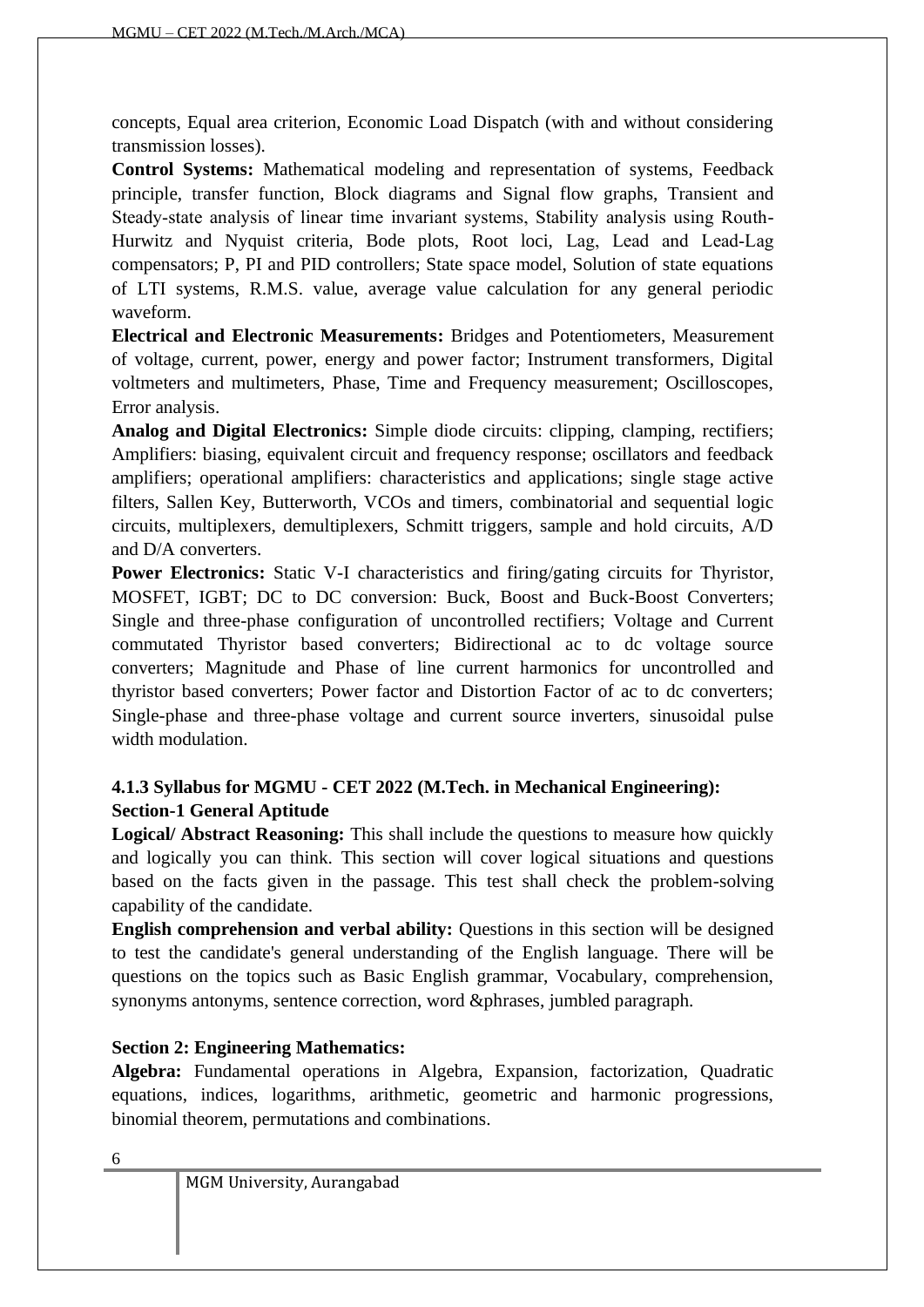**Co-ordinate Geometry**: Rectangular Cartesian co-ordinates, equations of a line, midpoint, intersections etc., equations of a circle, distance formulae, pair of straight lines, parabola, ellipse and hyperbola, simple geometric transformations such as translation, rotation, scaling.

**Differential Equations**: Differential equations of first order and their solutions, linear differential equations with constant coefficients, homogenous linear differential equations.

**Trigonometry:** Simple identities, trigonometric equations, properties of triangles, solution of triangles, height and distance, inverse function.

Probability and Statistics: Basic concepts of probability theory, Averages, Dependent and independent events, frequency distributions, and measures of dispersions, skewness and kurtosis, random variable and distribution functions, mathematical expectations, Binomial, Poisson, normal distributions, curve fitting, and principle of least squares, correlation and regression.

**Arithmetic:** Ratios and proportions, problems on time-work, distance-speed, percentage, etc.

**Basic Set Theory and Functions**: Set, relations and mappings.

**Menstruation:** areas, triangles and quadrilaterals, area and circumference of circles, volumes and surface areas of simple solids such as cubes, spheres, cylinders and cones.

#### **Section 3: Mechanical Engineering:**

**Applied Mechanics and Design**: Engineering Mechanics, Mechanics of Materials, Theory of Machines, Vibrations, Machine Design.

**Fluid Mechanics and Thermal Sciences**: Fluid Mechanics, Heat-Transfer, Thermodynamics, Turbo machinery.

**Materials, Manufacturing and Industrial Engineering**: Engineering Materials, Casting, Forming and Joining Processes, Machining and Machine Tool Operations, Metrology and Inspection, Computer Integrated Manufacturing, Production Planning and Control, Inventory Control, Operations Research.

# **4.1.4 Syllabus for MGMU - CET 2022 (M.Tech. in Structural Engineering)): Section 1: General Aptitude:**

**Logical/ Abstract Reasoning**: This shall include the questions to measure how quickly and logically you can think. This section will cover logical situations and questions based on the facts given in the passage. This test shall check the problem-solving capability of the candidate.

**English comprehension and verbal ability:** Questions in this section will be designed to test the candidate's general understanding of the English language. There will be questions on the topics such as Basic English grammar, Vocabulary, comprehension, synonyms antonyms, sentence correction, word &phrases, jumbled paragraph.

### **Section 2: Engineering Mathematics**:

**Linear Algebra:** Matrix algebra; Systems of linear equations; Eigen values and Eigen

| I<br>i |  |
|--------|--|
|        |  |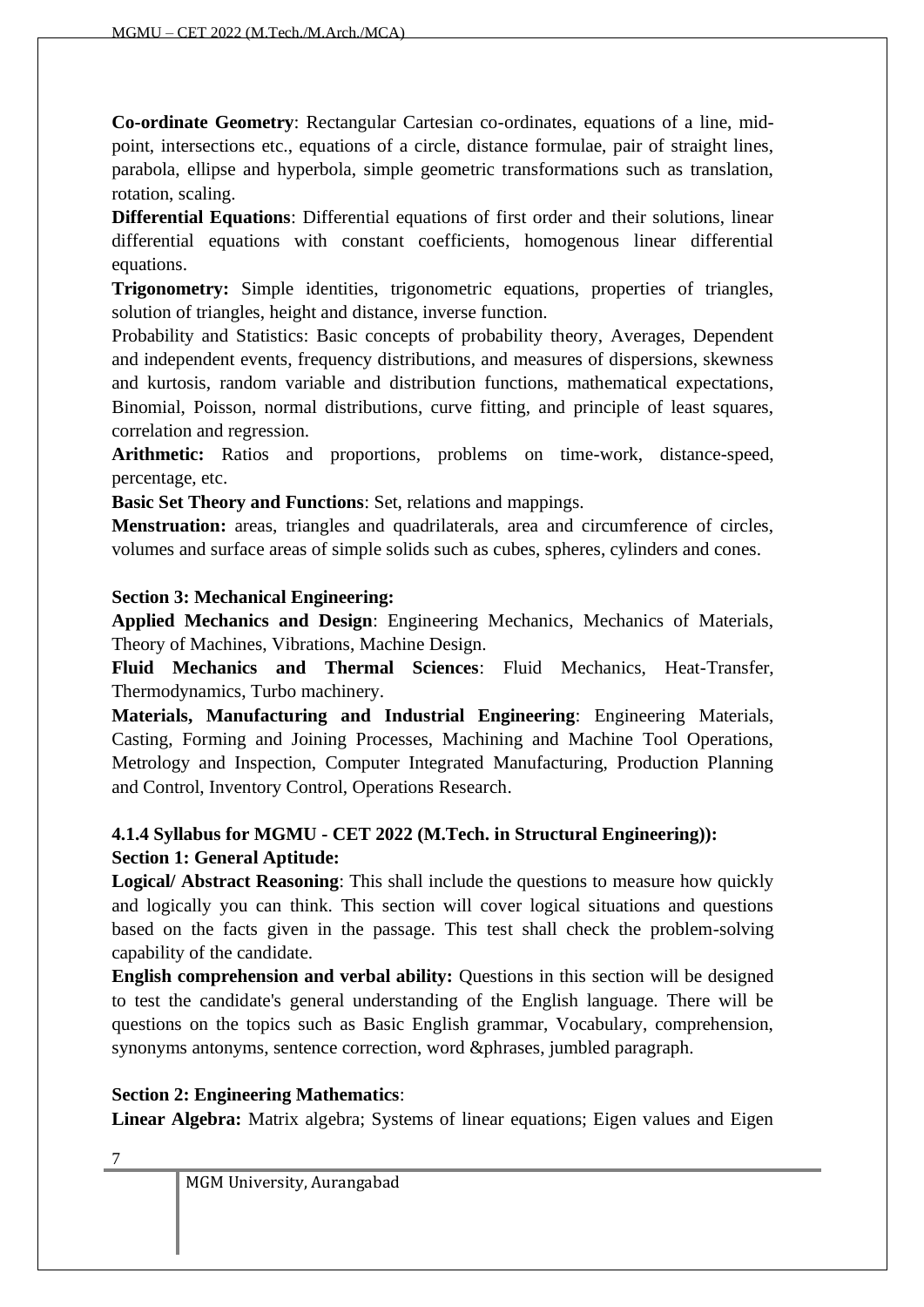vectors.

**Calculus**: Functions of single variable; Limit, continuity and differentiability; Mean value theorems, local maxima and minima; Taylor series; Evaluation of definite and indefinite integrals, application of definite integral to obtain area and volume; Partial derivatives; Total derivative; Gradient, Divergence and Curl, Vector identities; Directional derivatives; Line, Surface and Volume integrals.

Ordinary Differential Equation (ODE): First order (linear and non-linear) equations; higher order linear equations with constant coefficients; Euler-Cauchy equations; initial and boundary value problems.

**Partial Differential Equation (PDE):** Fourier series; separation of variables; solutions of one- dimensional diffusion equation; first and second order one-dimensional wave equation and two-dimensional Laplace equation.

**Probability and Statistics:** Sampling theorems; Conditional probability; Descriptive statistics - Mean, median, mode and standard deviation; Random Variables – Discrete and Continuous, Poisson and Normal Distribution; Linear regression.

**Numerical Methods:** Error analysis: Numerical solutions of linear and non-linear algebraic equations; Newton's and Lagrange polynomials; numerical differentiation; Integration by trapezoidal and Simpson's rule; Single and multi-step methods for first order differential equations.

### **Section 3: Structural Engineering**

**Engineering Mechanics:** System of forces, free-body diagrams, equilibrium equations; Internal forces in structures; Frictions and its applications; Centre of mass; Free Vibrations of undamped SDOF system. Solid Mechanics: Bending moment and shear force in statically determinate beams; Simple stress and strain relationships; Simple bending theory, flexural and shear stresses, shear centre; Uniform torsion, Transformation of stress; buckling of column, combined and direct bending stresses.

**Structural Analysis:** Statically determinate and indeterminate structures by force/ energy methods; Method of superposition; Analysis of trusses, arches, beams, cables and frames; Displacement methods: Slope deflection and moment distribution methods; Influence lines; Stiffness and flexibility methods of structural analysis.

**Construction Materials and Management:** Construction Materials: Structural Steel - Composition, material properties and behaviour; Concrete - Constituents, mix design, short-term and long-term properties. Construction Management: Types of construction projects; Project planning and network analysis - PERT and CPM; Cost estimation.

**Concrete Structures:** Working stress and Limit state design concepts; Design of beams, slabs, columns; Bond and development length; Prestressed concrete beams.

Steel Structures: Working stress and Limit state design concepts; Design of tension and compression members, beams and beam- columns, column bases; Connections - simple and eccentric, beam-column connections, plate girders and trusses; Concept of plastic analysis - beams and frames.

**Geotechnical Engineering: Soil Mechanics**: Three-phase system and phase relationships, index properties; Unified and Indian standard soil classification system;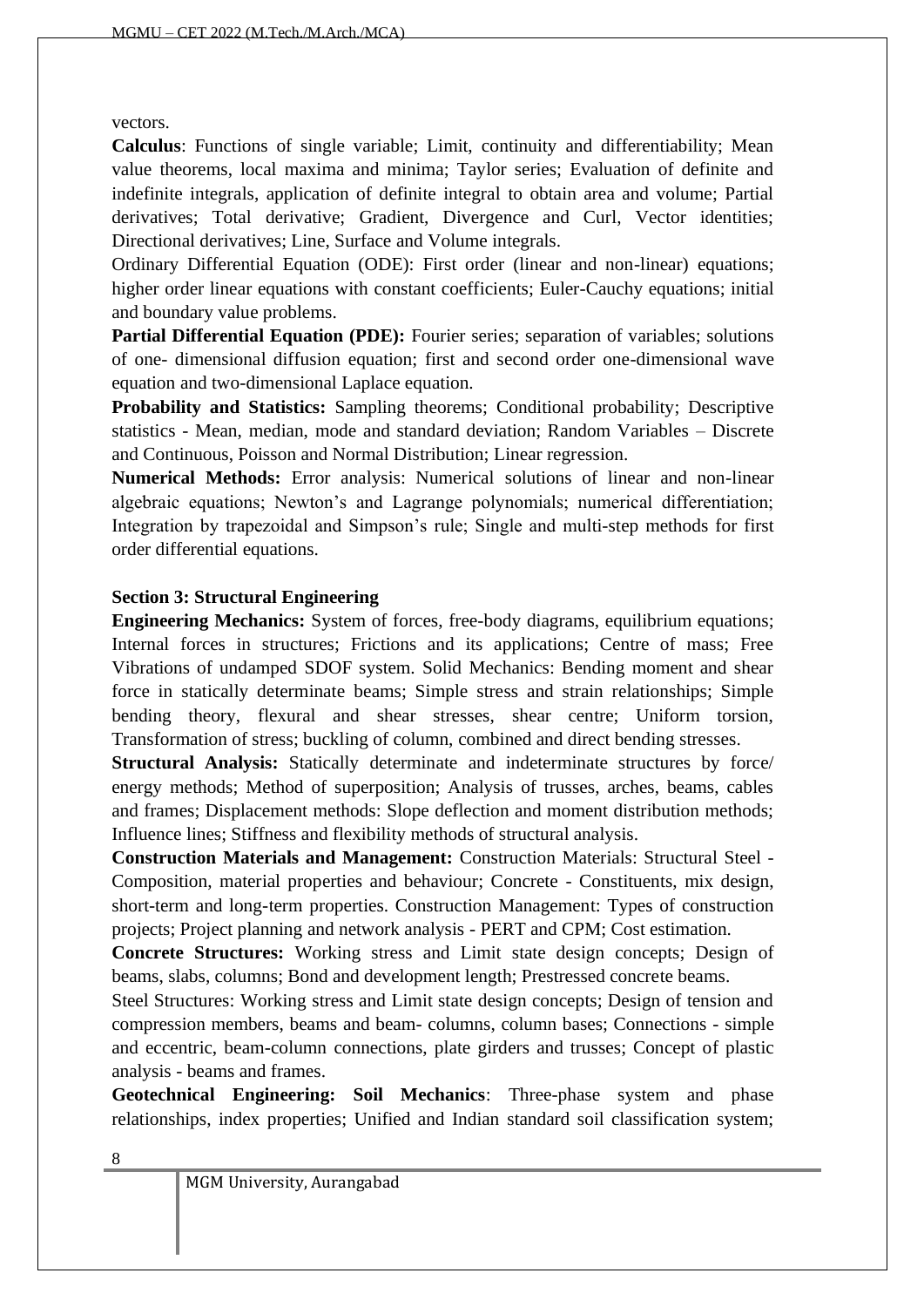Permeability - one dimensional flow, Seepage through soils – two - dimensional flow, flow nets, uplift pressure, piping, capillarity, seepage force; Principle of effective stress and quicksand condition; Compaction of soils; One- dimensional consolidation, time rate of consolidation; Shear Strength, Mohr's circle, effective and total shear strength parameters, Stress-Strain characteristics of clays and sand; Stress paths.

**Foundation Engineering:** Sub-surface investigations - Drilling bore holes, sampling, plate load test, standard penetration and cone penetration tests; Earth pressure theories Rankine and Coulomb; Stability of slopes – Finite and infinite slopes, Bishop's method; Stress distribution in soils – Boussinesq's theory; Pressure bulbs, Shallow foundations – Terzaghi's and Meyerhoff's bearing capacity theories, effect of water table; Combined footing and raft foundation; Contact pressure; Settlement analysis in sands and clays; Deep foundations - dynamic and static formulae, Axial load capacity of piles in sands and clays, pile load test, pile under lateral loading, pile group efficiency, negative skin friction.

**Water Resources Engineering:** Fluid Mechanics: Properties of fluids, fluid statics; Continuity, momentum and energy equations and their applications; Potential flow, Laminar and turbulent flow; Flow in pipes, pipe networks; Concept of boundary layer and its growth; Concept of lift and drag.

**Hydraulics:** Forces on immersed bodies; Flow measurement in channels and pipes; Dimensional analysis and hydraulic similitude; Channel Hydraulics - Energy-depth relationships, specific energy, critical flow, hydraulic jump, uniform flow, gradually varied flow and water surface profiles.

**Hydrology:** Hydrologic cycle, precipitation, evaporation, evapo-transpiration, watershed, infiltration, unit hydrographs, hydrograph analysis, reservoir capacity, flood estimation and routing, surface run-off models, ground water hydrology - steady state well hydraulics and aquifers; Application of Darcy's Law. Irrigation: Types of irrigation systems and methods; Crop water requirements - Duty, delta, evapo-transpiration; Gravity Dams and Spillways; Lined and unlined canals, Design of weirs on permeable foundation; cross drainage structures.

**Environmental Engineering: Water and Waste Water Quality and Treatment:** Basics of water quality standards – Physical, chemical and biological parameters; Water quality index; Unit processes and operations; Water requirement; Water distribution system; Drinking water treatment. Sewerage system design, quantity of domestic wastewater, primary and secondary treatment. Effluent discharge standards; Sludge disposal; Reuse of treated sewage for different applications.

**Air Pollution:** Types of pollutants, their sources and impacts, air pollution control, air quality standards, Air quality Index and limits.

**Municipal Solid Wastes:** Characteristics, generation, collection and transportation of solid wastes, engineered systems for solid waste management (reuse/ recycle, energy recovery, treatment and disposal).

**Transportation Engineering: Transportation Infrastructure**: Geometric design of highways - cross-sectional elements, sight distances, horizontal and vertical alignments. Geometric design of railway Track – Speed and Cant. Concept of airport runway length,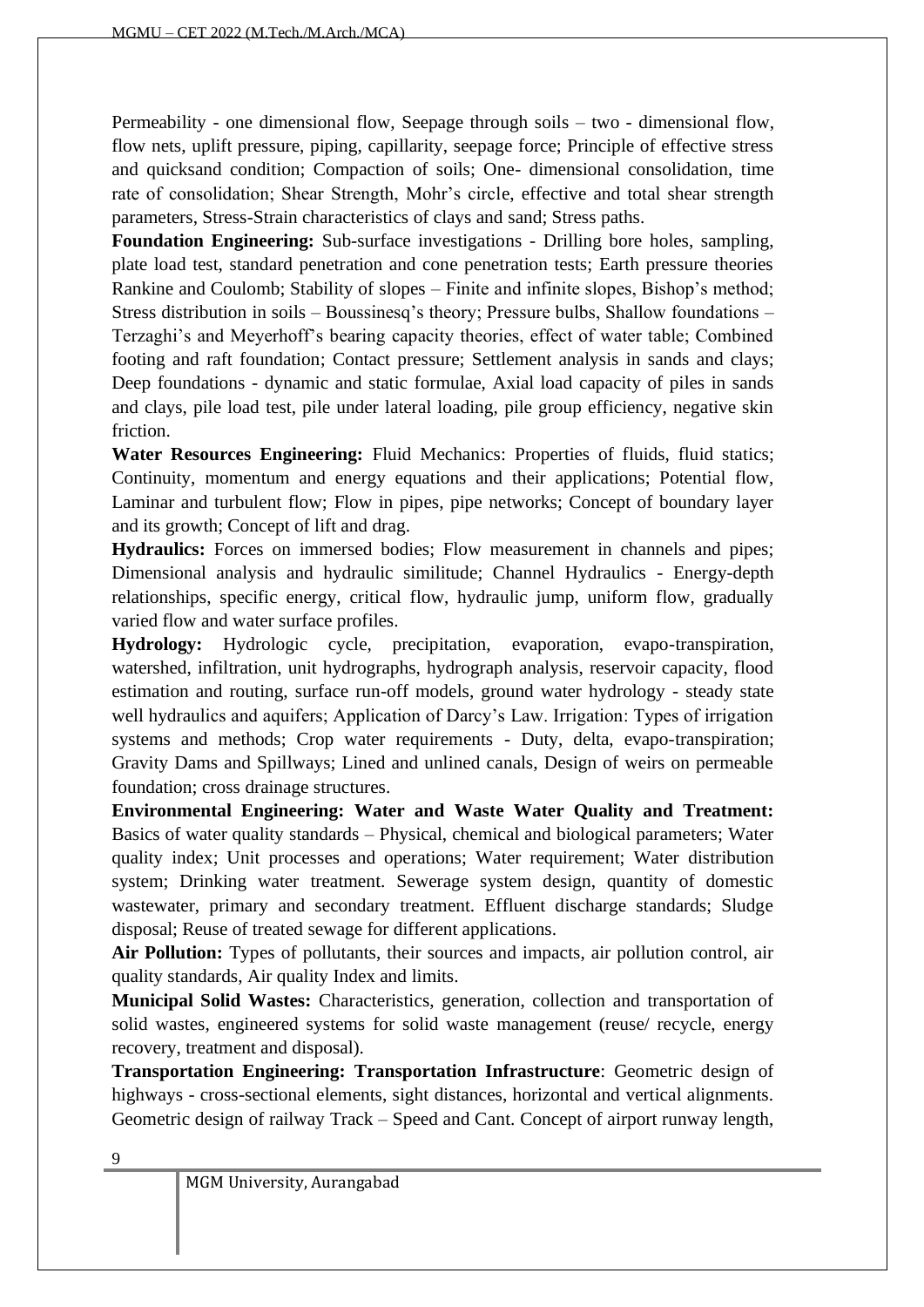calculations and corrections; taxiway and exit taxiway design. **Highway Pavements: Highway materials** - desirable properties and tests; Desirable properties of bituminous paving mixes; Design factors for flexible and rigid pavements; Design of flexible and rigid pavement using IRC codes. Traffic **Engineering:** Traffic studies on flow and speed, peak hour factor, accident study, statistical analysis of traffic data; Microscopic and macroscopic parameters of traffic flow, fundamental relationships; Traffic signs; Signal design by Webster's method; Types of intersections; Highway capacity.

**Geomatics Engineering:** Principles of surveying; Errors and their adjustment; Maps scale, coordinate system; Distance and angle measurement - Levelling and trigonometric levelling; Traversing and triangulation survey; Total station; Horizontal and vertical curves. Photogrammetry and Remote Sensing - Scale, flying height; Basics of remote sensing and GIS.

# **4.1.5 Syllabus for MGMU - CET 2022 (M.Tech. in VLSI and Embedded Systems): Section-1 General Aptitude**

**Verbal Ability:** English grammar, sentence completion, verbal analogies, word groups, instructions, critical reasoning and verbal deduction.

**Numerical Ability:** Numerical computation, numerical estimation, numerical reasoning and data interpretation.

### **Section-2 Engineering Mathematics**

**Linear Algebra:** Vector space, basis, linear dependence and independence, matrix algebra, eigenvalues and Eigenvectors, rank, solution of linear equations – existence and uniqueness.

**Calculus:** Mean value theorems, theorems of integral calculus, evaluation of definite and improper integrals, partial derivatives, maxima and minima, multiple integrals, line, surface and volume integrals, Taylor series.

**Differential Equations:** First order equations (linear and nonlinear), higher-order linear differential equations, Cauchy's and Euler's equations, methods of solution using a variation of parameters, complementary function and particular integral, partial differential equations, variable separable method, initial and boundary value problems.

**Vector Analysis:** Vectors in plane and space, vector operations, gradient, divergence and curl, Gauss's, Green's and Stoke's theorems.

**Complex Analysis:** Analytic functions, Cauchy's integral theorem, Cauchy's integral formula; Taylor's and Laurent's series, residue theorem.

**Numerical Methods:** Solution of nonlinear equations, single and multi-step methods for differential equations, convergence criteria.

**Probability and Statistics:** Mean, median, mode and standard deviation; combinatorial probability, probability distribution functions - binomial, Poisson, exponential and normal; Joint and conditional probability; Correlation and regression analysis.

### **Section-3 Electronics and Communication Engineering**

**Network Methods:** Nodal and mesh analysis; Network theorems: superposition,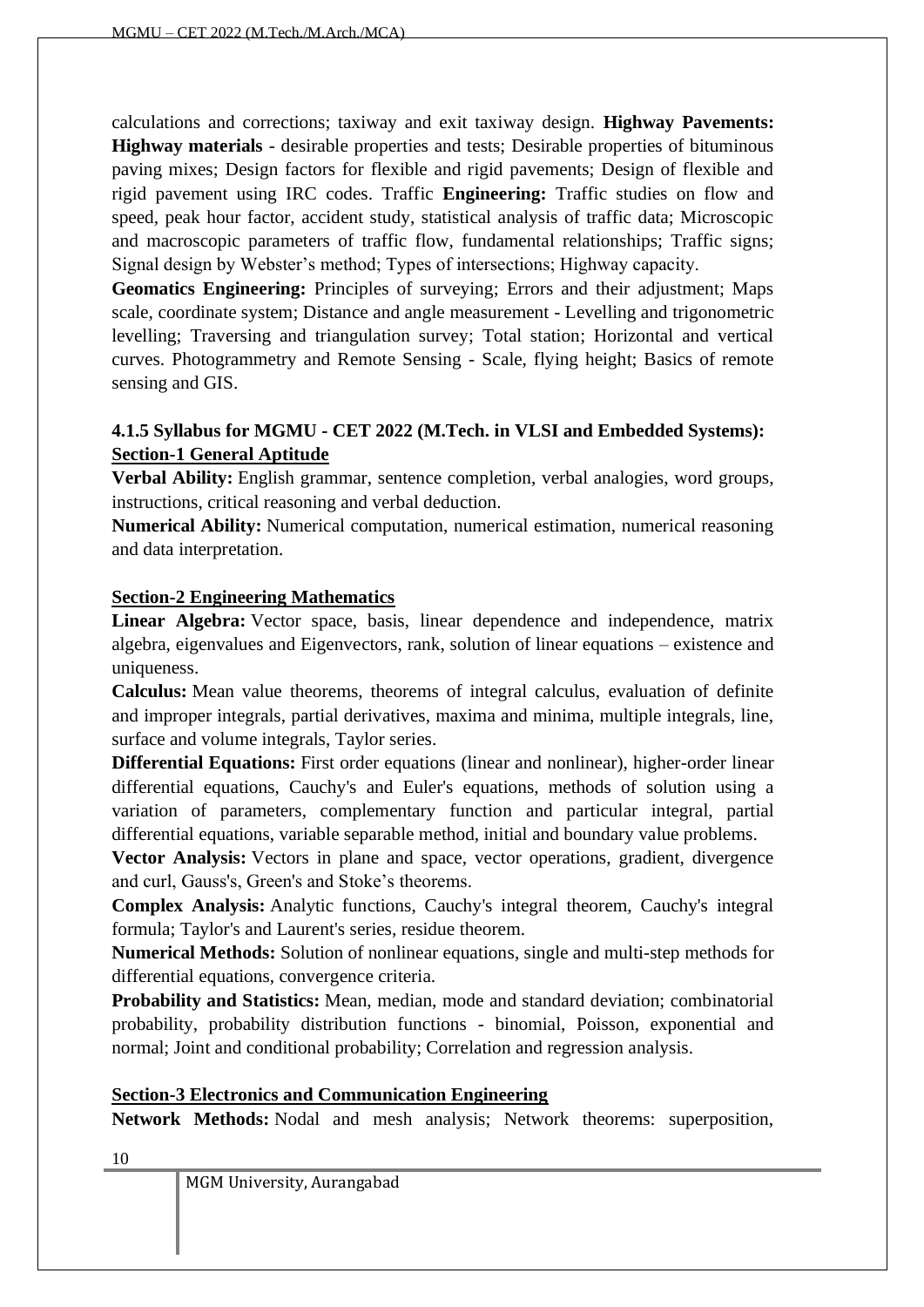Thevenin and Norton's, maximum power transfer; Wye‐Delta transformation; Steady state sinusoidal analysis using phasors; Time-domain analysis of simple linear circuits; Solution of network equations using Laplace transform; Frequency domain analysis of RLC circuits; Linear 2-port network parameters: driving point and transfer functions; State equations for networks.

**Electronic Devices:** Energy bands in intrinsic and extrinsic silicon; Carrier transport: diffusion current, drift current, mobility and resistivity; Generation and recombination of carriers; Poisson and continuity equations; P-N junction, Zener diode, BJT, MOS capacitor, MOSFET, LED, photodiode and solar cell; Integrated circuit fabrication process: oxidation, diffusion, ion implantation, photolithography and twin-tub CMOS process.

**Analog and Digital Circuits:** Small signal equivalent circuits of diodes, BJTs and MOSFETs; Simple diode circuits: clipping, clamping and rectifiers; Single-stage BJT and MOSFET amplifiers: biasing, bias stability, BJT and MOSFET amplifiers: multistage, differential, feedback, power and operational; Simple op-amp circuits; Active filters; 555 timers; Power supplies.

**Number systems**; Combinatorial circuits: Boolean algebra, minimization of functions using Boolean identities logic gates, multiplexers, decoders and PLAs; Sequential circuits: latches and flip‐flops, counters, shift‐registers and finite state machines; Data converters: sample and hold circuits, ADCs and DACs; Semiconductor memories: ROM, SRAM, DRAM; 8-bit microprocessor (8085): architecture, programming, memory and I/O interfacing.

**Control Systems:** Basic control system components; Feedback principle; Transfer function; Block diagram representation; Signal flow graph; Transient and steady-state analysis of LTI systems; Frequency response; Routh-Hurwitz and Nyquist stability criteria; Bode and root-locus plots; Lag, lead and lag-lead compensation; State variable model and solution of state equation of LTI systems.

**Communications:** Analog communications: amplitude modulation and demodulation, angle modulation and demodulation, spectra of AM and FM, super heterodyne receivers, circuits for analog communications; Information theory: entropy, mutual information and channel capacity theorem.

PCM, DPCM, digital modulation schemes, amplitude, phase and frequency shift keying (ASK, PSK, FSK), QAM, MAP and ML decoding, matched filter receiver, calculation of bandwidth, SNR and BER for digital modulation; Fundamentals of error correction, Hamming codes; Timing and frequency synchronization, inter-symbol interference and its mitigation; Basics of TDMA, FDMA and CDMA.

**Electromagnetics:** differential and integral forms and their interpretation, boundary conditions, wave equation, Poynting vector; Plane waves and properties: reflection and refraction, polarization, phase and group velocity, propagation through various media, skin depth;

#### <span id="page-13-0"></span>**4.2 MGMU - CET 2022 (MCA)**

The Online EEE would be comprised of four sections viz Mathematics and Statistics,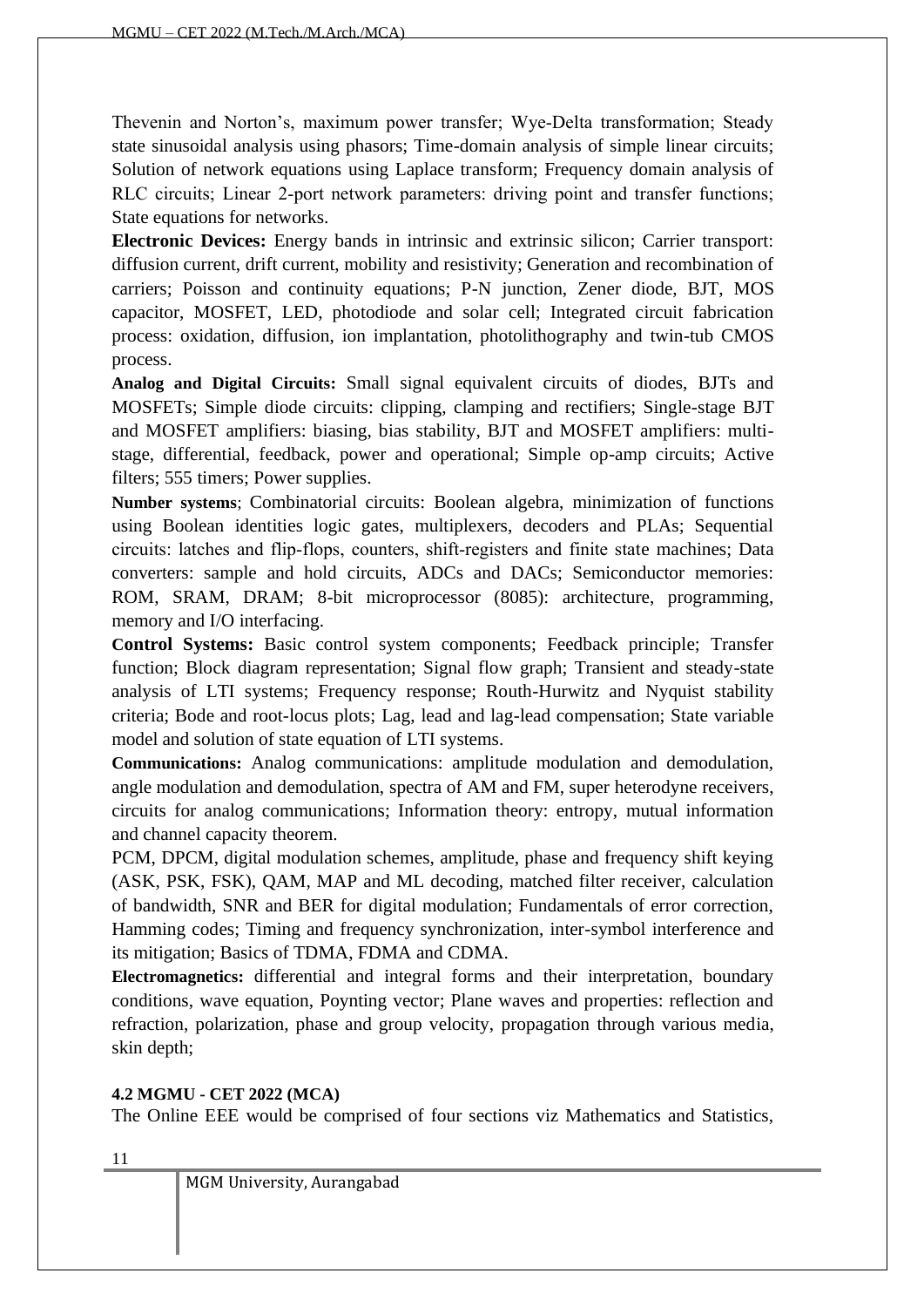Logical/ Abstract reasoning, English comprehension and verbal ability and Computer Concepts of total 100 marks with composite time of 60 minutes duration.

#### **Syllabus:**

#### **Mathematics and Statistics:**

The question paper will cover the following topics of high school mathematics (up to the 12th Standard)

- Algebra: Fundamental operations in Algebra, Expansion, factorization, Quadratic equations, indices, logarithms, arithmetic, geometric and harmonic progressions, binomial theorem, permutations and combinations.
- Co-ordinate Geometry: Rectangular Cartesian co-ordinates, equations of a line, mid-point, intersections etc., equations of a circle, distance formulae, pair of straight lines, parabola, ellipse and hyperbola, simple geometric transformations such as translation, rotation, scaling.
- Differential Equations: Differential equations of first order and their solutions, linear differential equations with constant coefficients, homogenous linear differential equations.
- Trigonometry: Simple identities, trigonometric equations, properties of triangles, solution of triangles, height and distance, inverse function.
- Probability and Statistics: Basic concepts of probability theory, Averages, Dependent and independent events, frequency distributions, and measures of dispersions, skewness and kurtosis, random variable and distribution functions, mathematical expectations, Binomial, Poisson, normal distributions, curve fitting, and principle of least squares, correlation and regression.
- Arithmetic: Ratios and proportions, problems on time-work, distance-speed, percentage, etc.
- Basic Set Theory and Functions: Set, relations and mappings.
- Mensuration: areas, triangles and quadrilaterals, area and circumference of circles, volumes and surface areas of simple solids such as cubes, spheres, cylinders and cones.

#### **Logical/ Abstract Reasoning:**

This shall include the questions to measure how quickly and logically you can think. This section will cover logical situations and questions based on the facts given in the passage. This test shall check the problem-solving capability of the candidate.

### **English comprehension and verbal ability:**

- Questions in this section will be designed to test the candidate's general understanding of the English language. There will be questions on the topics such as Basic English grammar,
- Vocabulary, comprehension, synonyms antonyms, sentence correction, word  $\&$ phrases, jumbled paragraph.

|  |  | MGM University, Aurangabad |
|--|--|----------------------------|
|--|--|----------------------------|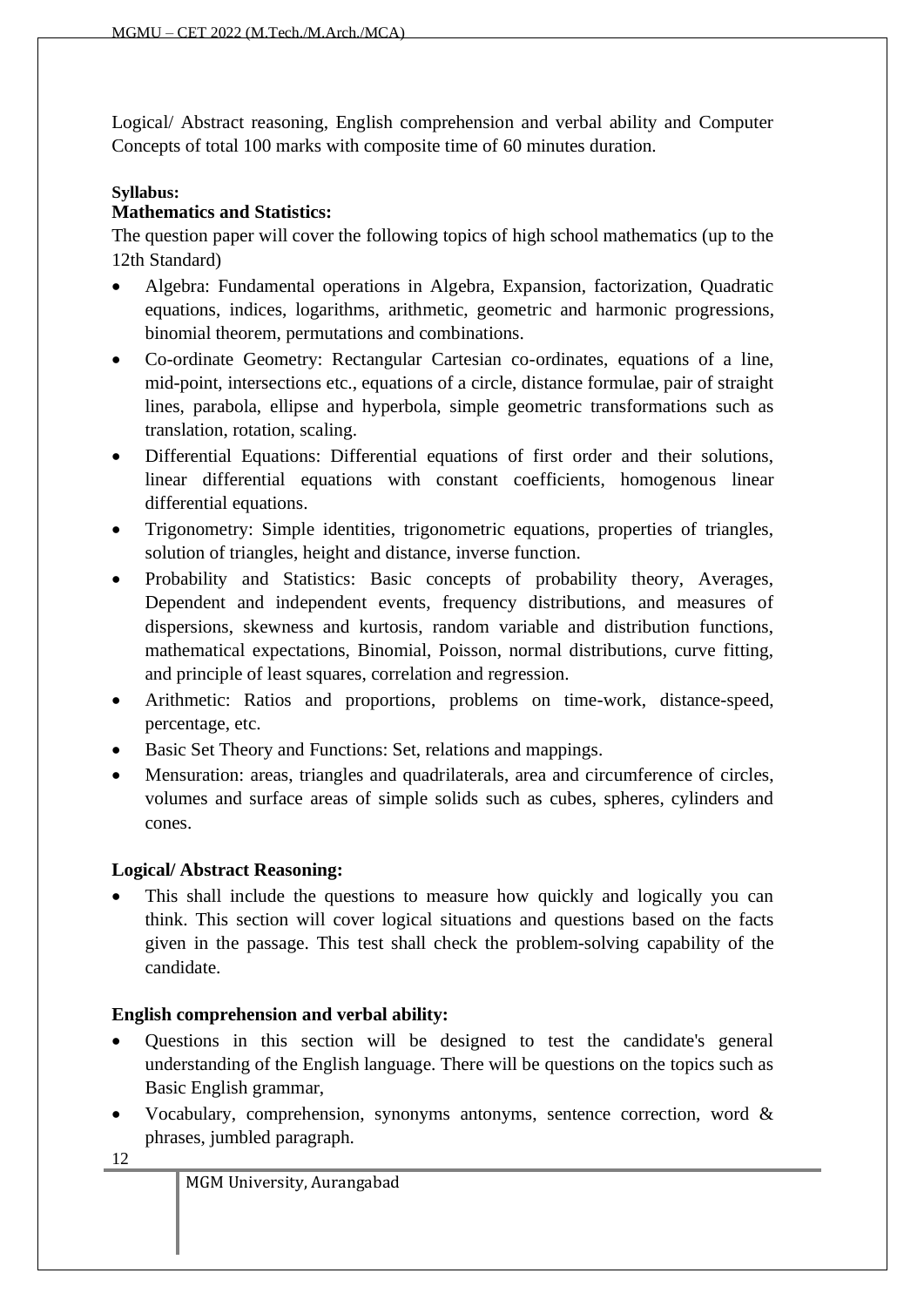#### **Computer Concepts:**

- Computer Basics: Organization of a computer, Central Processing Unit (CPU), Structure of instructions in CPU, input / output devices, computer memory, memory organization, back-up devices.
- Data Representation: Representation of characters, integers, and fractions, binary and hexadecimal representations, Binary Arithmetic: Addition, subtraction, division, multiplication, signed arithmetic and two's complement arithmetic, floating point representation of numbers, normalized floating point representation, Boolean algebra, truth tables, Venn diagrams.
- Computer Architecture: Block structure of computers, communication between processor and I / O devices, interrupts.
- Computer Language: Assembly language and high-level language, Computer Programming in C.
- Operating System basics

#### **Marking Scheme and duration**

| Sr.<br>No. | Section                                                                           | No. of<br>Questions | Marks per<br>Question        | Maximum<br><b>Marks</b> | Total<br><b>Marks</b> |
|------------|-----------------------------------------------------------------------------------|---------------------|------------------------------|-------------------------|-----------------------|
| 1.         | Mathematics & Statistics                                                          | 15                  | 2                            | 30                      |                       |
| 2.         | Logical/Abstract<br>Reasoning                                                     | 15                  | $\overline{2}$               | 30                      |                       |
| 3.         | English comprehension<br>and verbal ability                                       | 10                  | $\overline{2}$               | 20                      | 100                   |
| 4.         | <b>Computer Concepts</b>                                                          | 10                  | $\overline{2}$               | 20                      |                       |
|            | The test will comprise of multiple-choice objective type questions (Four Options) |                     |                              |                         |                       |
|            |                                                                                   |                     | There is no Negative Marking |                         |                       |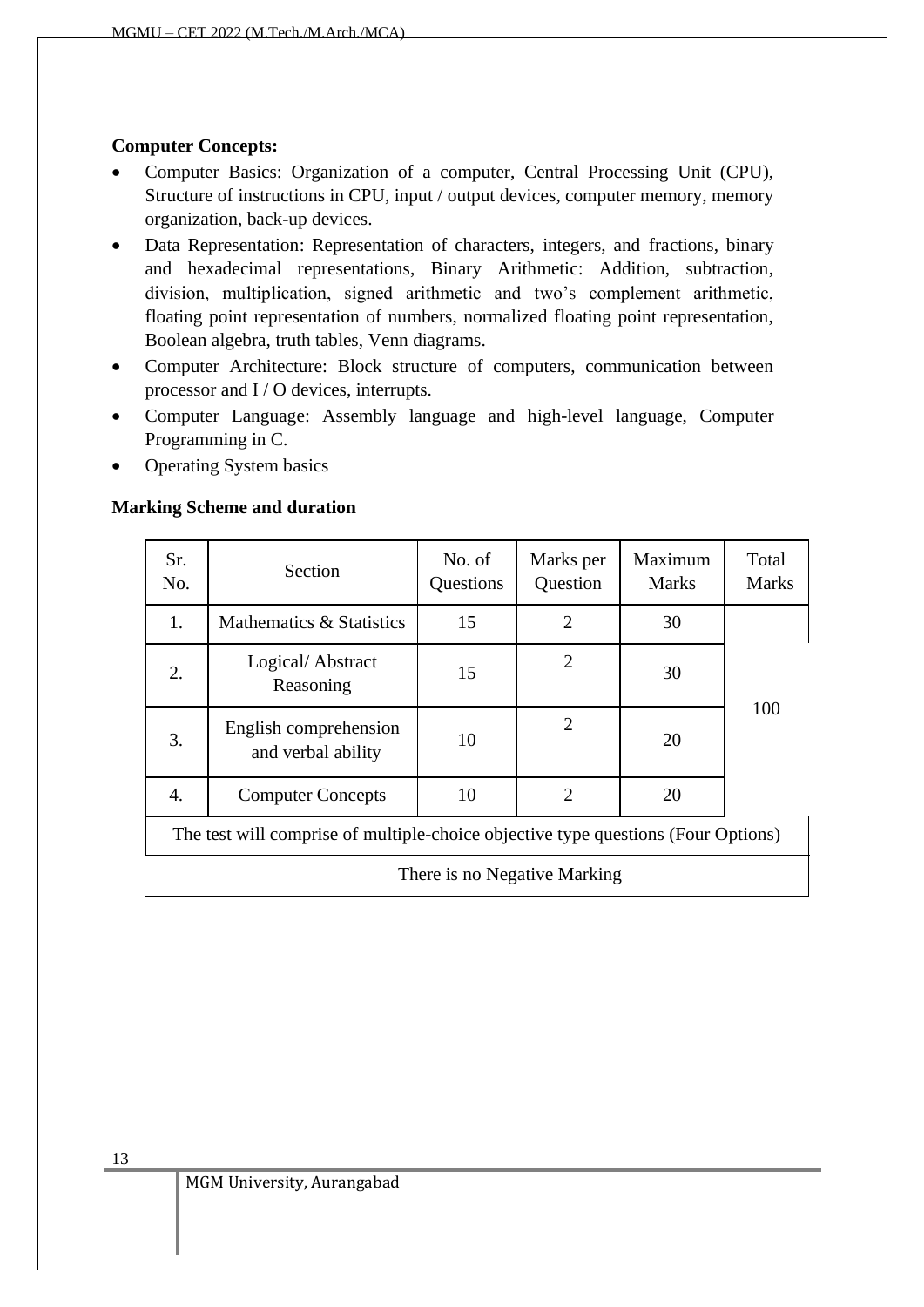#### <span id="page-16-0"></span>**4.3 MGMU - CET 2022 (M.Arch)**

The Online test will have 50 Questions based on Topics given below.

| S.No.          | <b>Topics</b>                                                                                                                                                                                                     | No.<br>of<br>questions | marks per<br><b>Question</b> | Max.<br><b>Marks</b> | <b>Total</b><br><b>Marks</b> |
|----------------|-------------------------------------------------------------------------------------------------------------------------------------------------------------------------------------------------------------------|------------------------|------------------------------|----------------------|------------------------------|
| 1              | <b>Building Construction Technology</b><br>and Materials: Building systems,<br>Building Science and services,<br>Concept of green building,<br>Construction materials.                                            | 10                     | 2 Marks                      | 20 Marks             |                              |
| $\overline{2}$ | <b>Environment:</b><br>Concept, Ecology and landscape<br>design, Environment laws and<br>regulations, Environment design<br>strategies w.r.t site.                                                                | 10                     | 2 Marks                      | 20 Marks             | 100<br><b>Marks</b>          |
| $\overline{3}$ | <b>Architecture History and</b><br><b>Humanities:</b> Awareness of Art and<br>culture and architectural theory,<br>major architecture movements in the<br>world and in India.                                     | 10                     | 2 Marks                      | 20 Marks             |                              |
| $\overline{4}$ | <b>Human Settlement planning:</b><br>Urbanization, Urbanism, Urban and<br>rural system, History of Settlement,<br>planning theory and legislation.                                                                | 10                     | 2 Marks                      | 20 Marks             |                              |
| 5              | <b>Current Architecture Practice:</b><br>Awareness of National building<br>code. Town planning laws and<br>development control regulation,<br>knowledge of Regulatory and<br>professional bodies on architecture. | 10                     | 2 Marks                      | 20 Marks             |                              |
|                | Test Duration 60 minutes, Mode of Examination – Online                                                                                                                                                            |                        |                              |                      |                              |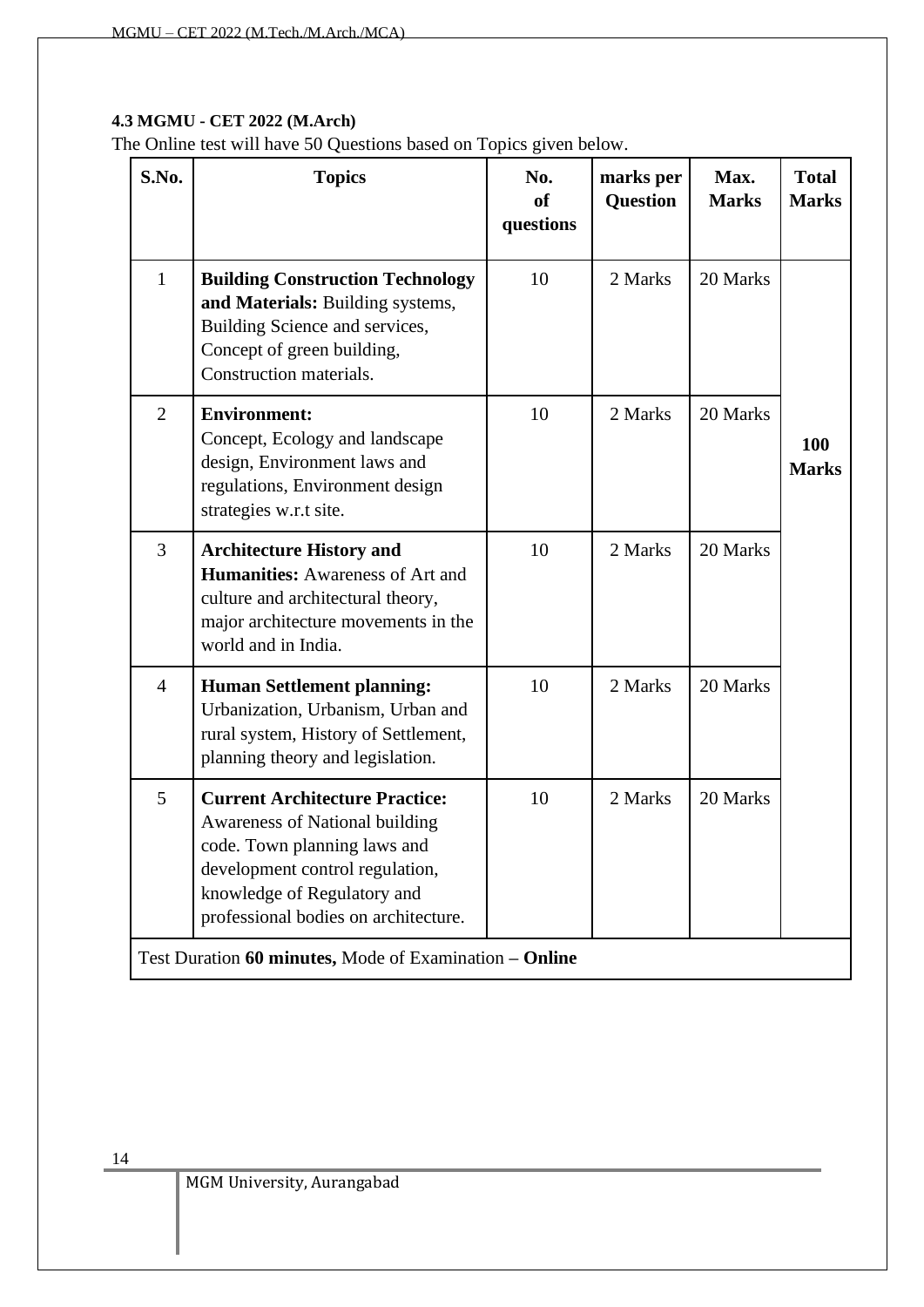# <span id="page-17-0"></span>**5. ELIGIBILITY FOR ADMISSION**

#### **(First Year Post Graduate Degree in Engineering/Technology)**

#### <span id="page-17-1"></span>**5.1 Eligibility Criterions: Program: Master of Technology (M.Tech.)**

The candidate should fulfil the following eligibility criteria:

- The candidate should be an Indian National;
- Passed Bachelor Degree in the relevant field of Engineering and Technology from All India Council for Technical Education or Central or State Government approved institutions (or equivalent) with at least 50% marks (at least 45% marks in case of candidates of Backward class categories and persons with disability belonging to Maharashtra State only).
- Candidates appearing for final year of qualifying examination are also eligible to appear for MGMU - CET 2022 (M.Tech).
- **NRI\* Candidate-**

Passed Bachelor Degree in the relevant field of Engineering and Technology from recognized University or equivalent with at least 50% marks in aggregate or its equivalent.

### <span id="page-17-2"></span>**5.2 Eligibility Criterions: Program: Master of Computer Applications (MCA)**

The candidate should fulfil the following eligibility criteria:

- The candidate should be an Indian National;
- Passed minimum three-year duration Bachelor's Degree awarded by university recognized by University Grants Commission or Association of Indian Universities in any discipline with at least 50% marks in aggregate or equivalent (at least 45% in case of candidates of backward class categories and Persons with Disability belonging to Maharashtra State only);
- Studied Mathematics as one of the subjects at  $(10+2)$  level or at Graduate level examination; for B.Sc./B.Com./B.A. (Candidates appearing for final year of qualifying examination are also eligible to appear for MGMU - CET 2022).
- **NRI\* Candidate –** Passed BCA/B.Sc./B.Com/ B.A. or equivalent degree with Mathematics as one of the subjects (at 10+2 level or at Graduation Level examination) and obtained at least 50% marks in aggregate.

### <span id="page-17-3"></span>**5.3 Eligibility Criterions: Program: Masters in Architecture (M.Arch)**

The candidate should fulfil the following eligibility criteria:

- The candidate should be an Indian National
- The candidate with a minimum of 50 % marks in aggregate (at least 45% marks in case of Candidates of Backward class categories and persons with disability belonging to Maharashtra State only) in a Bachelor of Architecture degree course or equivalent courses recognized by the Council of Architecture.

|--|

MGM University, Aurangabad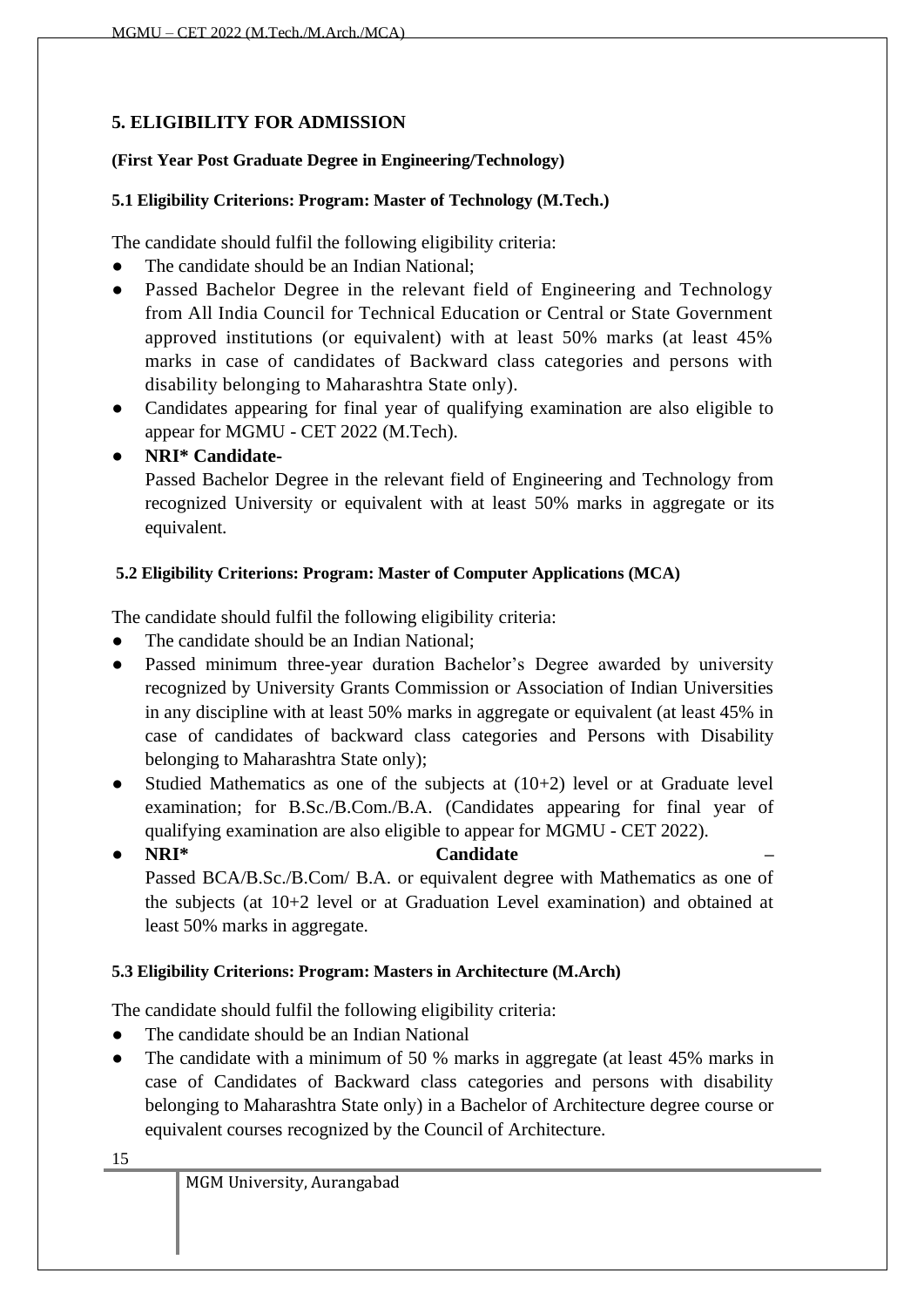● Candidates appearing for the final year of qualifying examination are also eligible to appear for MGMU - CET 2022 (M.Arch).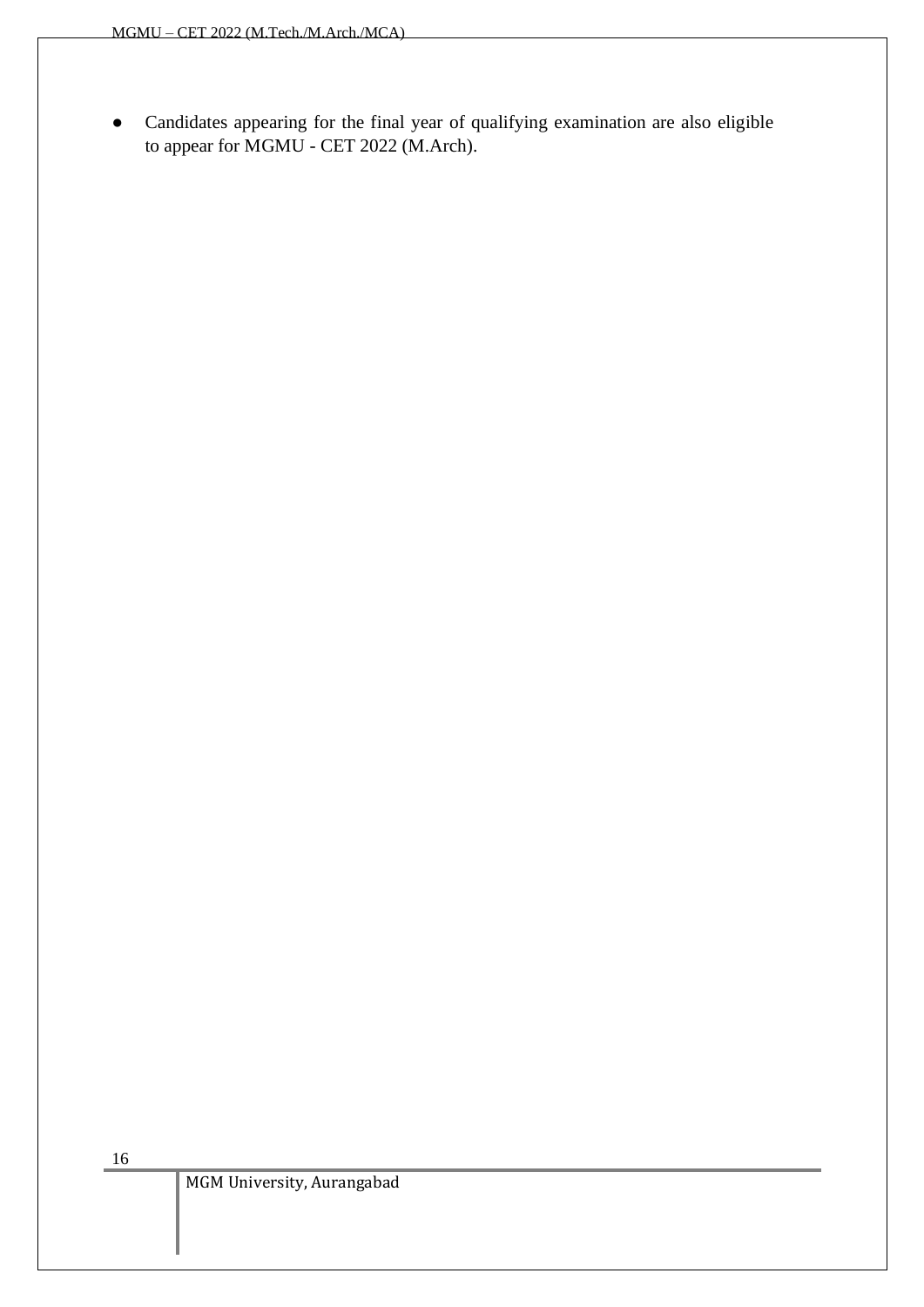### <span id="page-19-0"></span>**6. ONLINE APPLICATION FORM**

Application Form for MGMU - CET 2022 (M.Tech./M.Arch./MCA) will be filled through Online Mode only. For submission of online application form the candidates should visit [www.mgmu.ac.in](http://www.mgmu.ac.in/) or [www.jnec.org](http://www.jnec.org/) website.

The online entrance examination application submission is a three steps process:

- 1. Applicant needs to fill in entrance examination application Form on www.mgmu.ac.in/admissions/jnec,<https://jnec.org/>
- 2. Applicant needs to pay application fees for admission and MGMU CET 2022 of Rs. 1500/-.
- 3. Applicant will get entrance exam link to his/her login.

Fees once paid will not be refundable under any circumstances.

### <span id="page-19-1"></span>**7. DOWNLOAD HALL TICKET**

The candidate can download his/her hall ticket, for MGMU - CET 2022 from his/her Log-In ID. Issue of Hall ticket is merely an enabling document for appearing in the MGMU - CET 2022 and does not imply that the candidate satisfies all the requirements of eligibility conditions of admission.

#### **Important Note:**

- a) Incomplete application forms will be rejected. Application form sent by post/courier will not be entertained and hence be rejected. The candidate shall submit one and only one application form.
- b) In any case, the candidate has cancelled his/her application, the fees paid for the same will not be refunded under any circumstances.
- c) The email id and mobile number entered in the application form for validation will be treated as primary contact details and all communications will be sent to the same.
- d) In case of mail is not received in INBOX, candidate should check the Spam / Junk Folder of his/her E-mail.
- e) Candidates are advised to check their emails on a regular basis.

### <span id="page-19-2"></span>**8. CONDUCT AND DISCIPLINE**

- Failure of the candidate in entering full and correct information in the online application form and/or suppression of any information would lead to disqualification of the candidate for MGMU - CET 2022 or even at a later date. Such a candidate will be debarred from the examination / entire selection process.
- Adopting an unfair means or engaging in malpractice in the examination shall render a candidate liable for punishment under and disqualify the candidate for MGMU - CET 2022 examination.
- Any issue not dealt here-in above will be dealt with, when arising, fully and

| ×<br>н |
|--------|
|--------|